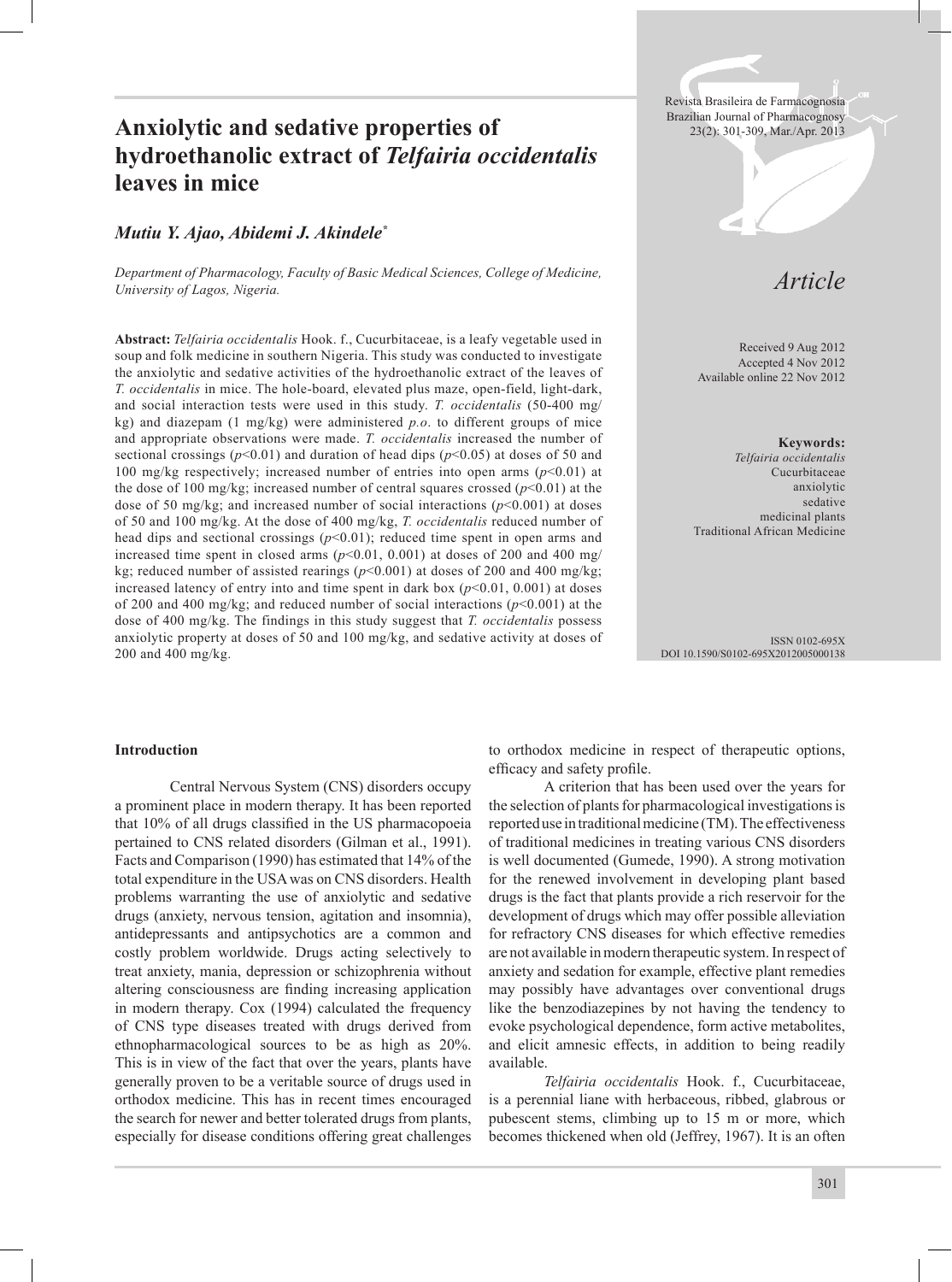cultivated species and native of western tropical Africa in countries like Sierra Leone, Benin, Ivory Coast, Equatorial Guinea, and Nigeria (Hutchinson & Daziel, 1954). It is also found outside West Africa in Cameroon, Congo Republic, Uganda, and Angola. The plant is commonly called "fluted gourd" and "fluted pumpkin" and local names in Nigeria include "Ugu" (Igbos), "Iroko" or "Aporoko" (Yoruba), "Ubong" (Efik), "Umee" (Urhobo), and "Umeke" (Edo) (Akoroda, 1990; Badifu & Ogunsina, 1991). *T. occidentalis* is grown in West Africa as a leaf vegetable and for its edible seeds. The young shoots and leaves of the female plant are the main ingredient of a Nigerian soup ("edikang ikong"). In terms of ethnomedicinal application, preparations of the young leaves are used to treat convulsion (Gbile, 1986), anaemia and for health restoration (Ehiagbonare, 2008), and for lactating properties (Okoli & Mgbeoku, 1983). The antioxidant and free radical scavenging (Nwanna & Oboh, 2007; Adaramoye et al., 2007; Kayode et al., 2010), antiplasmodial and antimicrobial (Odoemena & Onyeneke, 1998; Oboh et al., 2006; Okokon et al., 2007), antidaibetic (Aderibigbe et al., 1999; Eseyin et al., 2007; Salman et al., 2008), and anti-inflammatory (Oluwole et al., 2003) properties of preparations of the plant have been reported.

Based on the result of ethnobotanical survey conducted among traditional medicine practitioners in Mushin area of Lagos State, Nigeria, which indicate local use of *T. occidentalis* in the treatment of CNS related disorders, this study was conducted to investigate the anxiolytic and sedative activities of the hydroethanolic leaf extract of the plant in mice.

## **Materials and Methods**

## *Plant material and extraction*

Fresh *Telfairia occidentalis* Hook. f., Cucurbitaceae, plants were purchased from Oje market in Ibadan, Oyo State, Nigeria, in the month of April 2011. Identification and authentication of the plant was done by Prof. J.D. Olowokudejo of the Department of Botany and Microbiology, Faculty of Science, University of Lagos, Lagos, Nigeria, and Mr. Joseph Ariwaodo of the Forestry Research Institute of Nigeria (FRIN), Ibadan, Oyo State, Nigeria. A voucher specimen, assigned number FHI108939, was deposited in the Herbarium of the Institute for reference.

*T. occidentalis* leaves were air dried until a constant weight was obtained and the dried material was grounded to fine powder. One hundred g of the plant material was macerated in 1000 mL of hydroethanol (1:1) for 48 h, after which the liquid was decanted and filtered twice to remove all debris. The residue from the process was re-macerated in same volume of hydroethanol to ensure exhaustive extraction  $(x, 2)$ . The filtrate from each extraction process was combined and evaporated to

dryness at 40 °C under reduced pressure. The solid extract obtained was reconstituted in distilled water before each experimental session.

#### *Experimental animals*

The animals used in this study were Swiss mice of either sex, weighing between 20-30 g, obtained from the Laboratory Animal Center of the College of Medicine, University of Lagos, Lagos, Nigeria. Mice were maintained under standard environmental conditions (23- 25 ºC, 12 h/12 h light/dark cycle). The animals were fed with standard rodent diet (Livestock Feed PLC, Lagos, Nigeria) and water *ad libitum*. Acclimatization of mice was done for fourteen days before the commencement of the experiment. The procedures adopted in this study were in accordance with the provisions of the Experimentation Ethics Committee on Animal Use of the College of Medicine, University of Lagos, Lagos, Nigeria (authorization number: CM/COM/8/VOL.XXI) and the United States National Academy of Sciences Guide for the Care and Use of Laboratory Animals (2011).

The ratio of male to female mice in the different groups and pharmacological models used in this study was about 6 to 4 (3 males, 2 females when n=5; 4 males, 3 females when n=7).

## *Phytochemical analysis*

Phytochemical screening of the hydroethanolic leaf extract of *T. occidentalis*, to determine the presence or absence of various phytochemicals, was carried out according to the methods of Sofowora (1993) and Edeoga et al. (2005).

#### *Acute toxicity test*

Mice used in this test were fasted for 12 h before the start of the procedure. *T. occidentalis* extract was administered orally (*p.o*.) up to 10 g/kg to groups of mice. In respect of the intraperitoneal (*i.p*.) route, the extract (500- 5000 mg/kg) was administered to six groups of five mice each. Animals were observed for 2 h post-administration for behavioural changes and signs of toxicity. Mortality was recorded 24 h later and surviving mice were observed for a further 2 weeks for signs of delayed toxicity. The LD50 was estimated by the log dose-probit analysis method (Randhawa, 2009).

## *Hole-board test*

The hole-board is a white painted wooden board  $(40 \times 40 \text{ cm})$  with four equidistant holes (1 cm diameter  $\times 2$ ) cm depth). Using two thick coloured lines which intersect at the centre, the board was divided into four equal sectional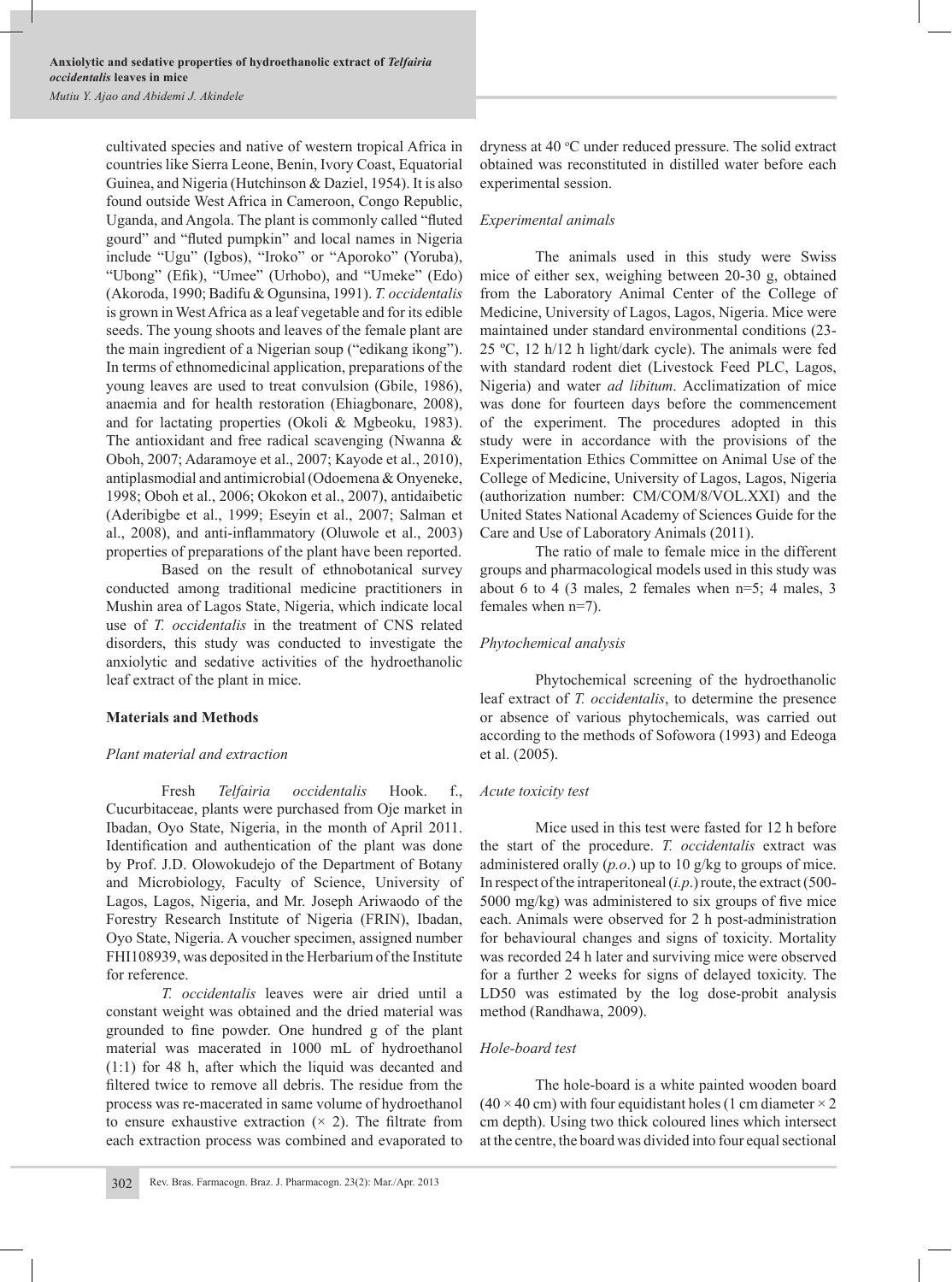squares of  $20 \times 20$  cm (Akindele & Adeyemi, 2010). One hour after oral treatment with distilled water (10 mL/kg), *T. occidentalis* (50, 100, 200 and 400 mg/kg) and diazepam (1 mg/kg) (n=5), each mouse was placed in turn at one corner of the board with the animal subsequently moving about and dipping its head into the holes. The number and duration of head dips and sectional crossings in 5 min. were recorded for individual mouse (File & Wardill, 1975).

#### *Elevated plus maze test*

The plus maze consists of two open arms and two closed arm  $(50 \times 10 \times 40$  cm each) elevated to a height of 50 cm (Vogel & Vogel, 1997). Distilled water (10 mL/kg, *p.o*.), *T. occidentalis* (50, 100, 200 and 400 mg/kg, *p.o*.) and diazepam (1 mg/kg, *p.o*.) were administered to groups of seven mice each. One hour post-treatment, each mouse was placed in turn in the centre of the maze facing one of the closed arms. The cumulative times spent by each mouse in the open and closed arms of the maze and the respective numbers of entries were recorded for 5 min.

## *Open-field test*

The test apparatus was made of wood 50 cm in length, 50 cm in width, and 25 cm in height. The plain floor of the box was divided into 8 cm by 8 cm, with sixteen squares on it. Sixteen squares were defined as the centre and the others adjacent to the walls as the periphery. A 60 W white bulb illuminated the apparatus. One hour after oral administration (distilled water 10 mL/kg; *T. occidentalis* 50, 100, 200 and 400 mg/kg; and diazepam 1 mg/kg, n=7), each mouse was gently placed at the centre of the open field and the number of square crossings (all four paws moved from one square to another), rearing, and assisted rearing (forepaws touching the walls of the apparatus) were determined for 5 min. (Anisman & Matheson, 2005). The floor of the open field was cleaned with ethanol after each session.

## *Light/dark exploration test*

Natural aversion of animal for brightly lit places was evaluated in the light-dark transition model. The lightdark box is a rectangular box of  $50 \times 25 \times 25$  cm, which is divided into two compartments (light and dark). One hour after oral administration of distilled water (10 mL/kg), diazepam (1 mg/kg) and *T. occidentalis* (50, 100, 200, and 400 mg/kg) (n=7), each mouse was placed individually in the illuminated part of the light-dark box. The latency (time taken for the animal to move into the dark box for the first time), time spent in the light and dark box, were recorded during the observation period of 5 min. (Bourin & Hascoët, 2003).

#### *Social interaction test*

In this test, the amount of time a pair of mice spend socially interacting with one another reflects the level of anxiety. The duration and frequency of social interaction decreases with increased anxiety (Moy et al., 2004). Mice were placed individually in the test arena for 7 min. familiarization session on two consecutive days. On the test day, mice were orally treated with distilled water (10 mL/kg), diazepam (1 mg/kg) and *T. occidentalis* (50, 100, 200, and 400 mg/kg) (n=5 pairs). Two randomly selected mice from each group were placed in adjacent cages in the waiting area of the test room before treatment. One hour post-treatment, each pair of animals were introduced together into the centre of the test arena. Social interaction was observed remotely for 7 min. The number of social interactions (sniffing, following, and grooming the partner) was recorded for each pair of mice.

## *Statistical analysis*

Results are expressed as mean±SEM. The data were analyzed using One-way ANOVA followed by Tukey's post-hoc test using Graphpad Prism 5 Software (GraphPad Software Inc., CA, USA). Results were considered significant at *p*<0.05.

## **Results**

## *Acute toxicity test*

*T. occidentalis* did not cause any mortality and visible signs of toxicity when administered orally up to 10 g/kg and observed for fourteen days. Behavioural manifestations observed for 2 h post-oral treatment included reduced locomotion and calmness. The LD50 of the extract administered *i.p.* was estimated to be 3162.28 mg/kg. Behavioural manifestations observed for 2 h postintraperitoneal treatment included reduced locomotion, calmness, writhing, loss of pupillary reflex, and increased respiratory rate.

# *Phytochemical analysis*

The results of the chemical tests performed in the preliminary phytochemical screening revealed the presence of oils, saponins, phlobatannins and tannins in the hydroethanolic leaf extract of *T. occidentalis*. Reducing sugars and anthraquinones were found to be absent.

## *Hole-board test*

*T. occidentalis* at doses of 50 and 100 mg/kg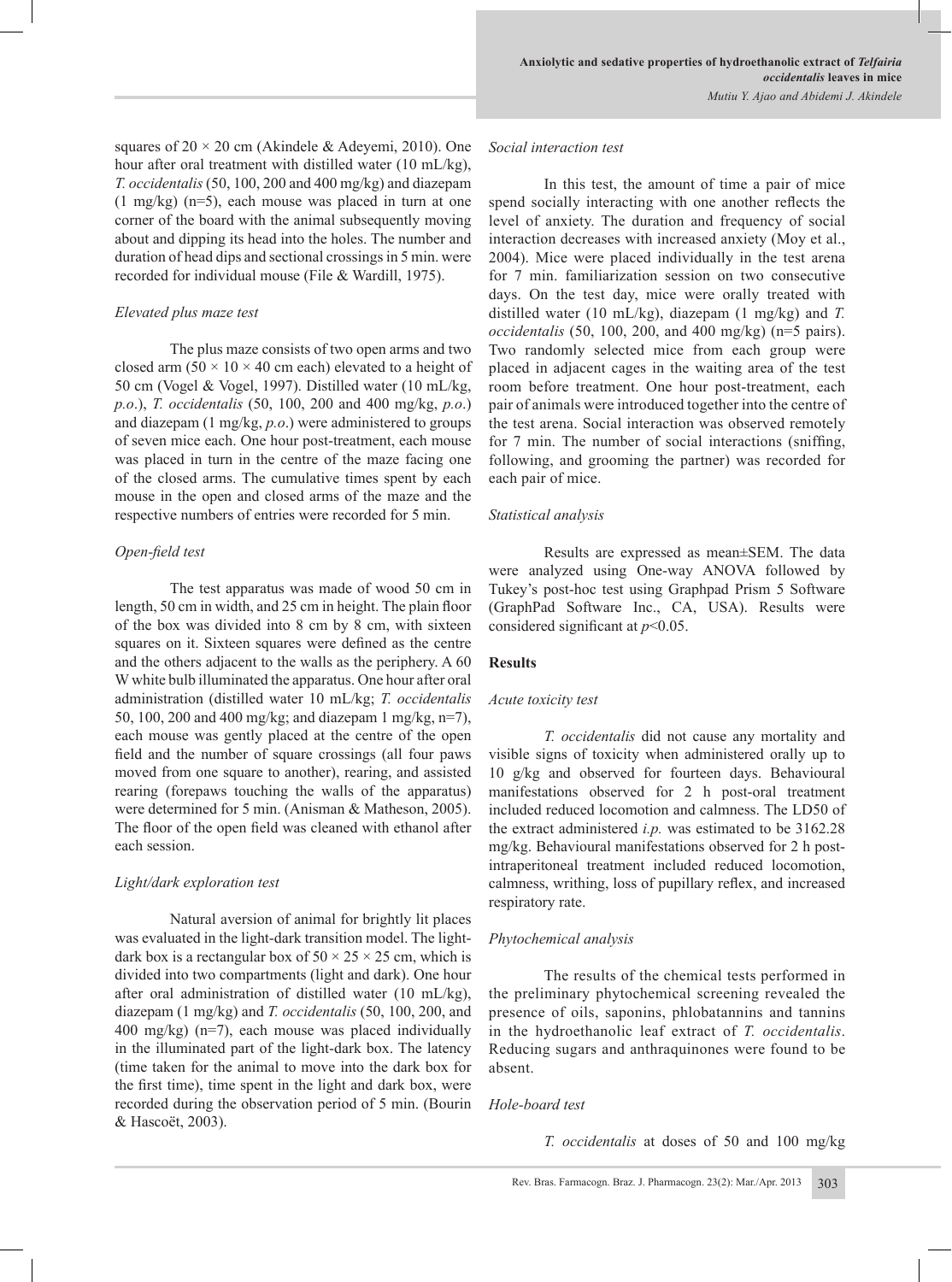significantly increased  $(p<0.05, 0.01)$  the number of sectional crossings and duration of head dips compared to the control group. At the dose of 400 mg/kg, the extract significantly reduced  $(p<0.01)$  the number of head dips and number of sectional crossings relative to the control group. Diazepam (1 mg/kg *p.o*.) significantly reduced  $(p<0.05, 0.01)$  the number of head dips and number of sectional crossings compared to the control group. Values for *T. occidentalis* at doses of 50 and 100 mg/kg were significantly higher  $(p<0.05, 0.001)$  than those for diazepam for all the parameters recorded (Table 1).

**Table 1.** Effect of *Telfairia occidentalis* in hole-board test in mice.

| Treatments         | Dose<br>(mg/kg)      | Number of<br>head dips       | Duration of<br>head dips (s)                     | No. of<br>sectional<br>crossings |
|--------------------|----------------------|------------------------------|--------------------------------------------------|----------------------------------|
| Distilled<br>water | $(10 \text{ ml/kg})$ | $5.20 \pm 0.37$              | $6.20 \pm 0.58$                                  | $12.20 \pm 0.80$                 |
| Diazepam           | 1                    | $2.40\pm0.40^b$              | $4.20 \pm 0.80$                                  | $5.20 \pm 1.59^{\circ}$          |
| T <sub>O</sub>     | 50                   | $4.80 \pm 0.37$ <sup>a</sup> | $8.00 \pm 0.70^{\circ}$                          | $21.80 \pm 1.83$ b,y             |
| TO <sub>1</sub>    | 100                  | $7.00 \pm 0.71$ <sup>*</sup> | 9.80 $\pm$ 1.16 <sup>a,<math>\gamma</math></sup> | $17.80 \pm 2.44$                 |
| TO                 | 200                  | 5.20 $\pm$ 0.58 $\beta$      | $6.80\pm0.37$                                    | $10.40 \pm 1.36$                 |
| TO                 | 400                  | $2.40\pm0.25^{\circ}$        | $3.40\pm0.40$                                    | $2.80 \pm 0.37$ <sup>b</sup>     |

Values are mean $\pm$ SEM (n=5).  $\frac{p}{0.05}$ ,  $\frac{b}{p}$  < 0.01 vs. distilled water; α *p*<0.05, <sup>β</sup> *p*<0.01, <sup>γ</sup> *p*<0.001 vs. diazepam.

#### *Elevated plus maze test*

*T. occidentalis* at doses of 200 and 400 mg/kg significantly reduced  $(p<0.01)$  the cumulative time spent in the open arms and increased the cumulative time spent in the closed arms relative to the control group. The extract at the dose of 50 mg/kg significantly reduced  $(p<0.01)$  the cumulative time spent in the open arms compared to the control group. *T. occidentalis* at the dose of 100 mg/kg significantly increased  $(p<0.01)$  the number of entries into the open arms relative to the control group. Diazepam (1 mg/kg, *p.o.*) did not elicit any significant effect (*p*>0.05) on the parameters recorded. The value for the number of entries into the open arms produced by the extract at the dose of 100 mg/kg was significantly higher (*p*<0.001) than that of diazepam. At the extract dose of 400 mg/kg,

the value for the cumulative time spent in the open arms was significantly lower  $(p<0.001)$  while the value for the number of entries into the closed arms was significantly higher ( $p$ <0.05) than that of diazepam (Table 2).

#### *Open-field test*

*T. occidentalis* at doses of 50 and 400 mg/kg significantly increased  $(p<0.01, 0.001)$  the number of central squares crossed compared to the control group. There was significant reduction  $(p<0.001)$  in the number of assisted rearings at extract doses of 200 and 400 mg/ kg relative to the control group. These effects were not significantly different  $(p>0.05)$  from those elicited by diazepam. Diazepam also significantly reduced (*p*<0.001) the number of assisted rearings compared to control. The values elicited by *T. occidentalis* at doses of 50 and 100 mg/kg, in respect of number of squares crossed and assisted rearings, were significantly higher (*p*<0.05, 0.01, 0.001) than those of diazepam (Table 3).

## *Light/dark exploration test*

*T. occidentalis* at doses of 200 and 400 mg/kg significantly increased  $(p<0.01, 0.001)$  the latency of entry into the dark box relative to the control group, with a more prominent effect at the lesser dose. The value obtained with the extract at the dose of 200 mg was significantly higher ( $p$ <0.001) than that elicited by diazepam. Diazepam and the extract at the dose of 400 mg/kg significantly reduced  $(p<0.01, 0.001)$  the cumulative time spent in the light box compared to the control group, with no significant difference  $(p>0.05)$  between the two effects. Also, diazepam and *T. occidentalis* at the dose of 400 mg/ kg significantly increased  $(p<0.01, 0.001)$  the cumulative time spent in the dark box relative to the control group with no significant difference  $(p>0.05)$  between the values (Table 4).

## *Social interaction test*

*T. occidentalis* at doses of 50 and 100 mg/kg significantly increased  $(p<0.001)$  the number of social

**Table 2.** Effect of *Telfairia occidentalis* in elevated plus maze test in mice.

| Treatments                                                                                                                                | Dose $(mg/kg)$       | Time spent in open<br>$\sum$ arms $(s)$ | Time spent in closed<br>$\sum$ (s) | No. of entries into<br>open arms                 | No. of entries into<br>closed arms            |
|-------------------------------------------------------------------------------------------------------------------------------------------|----------------------|-----------------------------------------|------------------------------------|--------------------------------------------------|-----------------------------------------------|
| Distilled water                                                                                                                           | $(10 \text{ ml/kg})$ | $106.40\pm3.54$                         | $167.20 \pm 7.02$                  | $4.00 \pm 0.32$                                  | $5.00 \pm 0.71$                               |
| Diazepam                                                                                                                                  |                      | $97.50 \pm 9.24$                        | $191.60 \pm 16.90$                 | $2.80\pm0.66$                                    | $2.60 \pm 0.51$                               |
| T <sub>O</sub>                                                                                                                            | 50                   | $74.60\pm0.81b$                         | $166.80 \pm 6.14$                  | $6.20 \pm 0.37$ <sup><math>\beta</math></sup>    | $6.20 \pm 0.97$ <sup><math>\beta</math></sup> |
| T <sub>O</sub>                                                                                                                            | 100                  | $97.60\pm 6.02$                         | $167.60 \pm 7.28$                  | $7.80 \pm 0.97$ <sup>b,<math>\gamma</math></sup> | $4.60 \pm 0.68$                               |
| T <sub>O</sub>                                                                                                                            | 200                  | $75.20 \pm 5.89$ <sup>b</sup>           | $232.40 \pm 16.69^b$               | $4.40\pm0.40$                                    | $6.00 \pm 0.45^{\alpha}$                      |
| T <sub>O</sub>                                                                                                                            | 400                  | 50.00 $\pm$ 3.23°.7                     | $236.20\pm6.70^b$                  | $3.60\pm0.51$                                    | $5.60 \pm 0.25^{\alpha}$                      |
| Values are mean $\pm$ SEM (n=7), $b_p$ <0.01, $c_p$ <0.001 vs. distilled water: $a_p$ <0.05, $b_p$ <0.01, $\gamma_p$ <0.001 vs. diazepam. |                      |                                         |                                    |                                                  |                                               |

Values are mean $\pm$ SEM (n=7). b *p*<0.01, c  $p$ <0.001 vs. distilled water;  $\degree$ *p*<0.05, <sup>β</sup> *p*<0.01, <sup>γ</sup> *p*<0.001 vs. diazepam.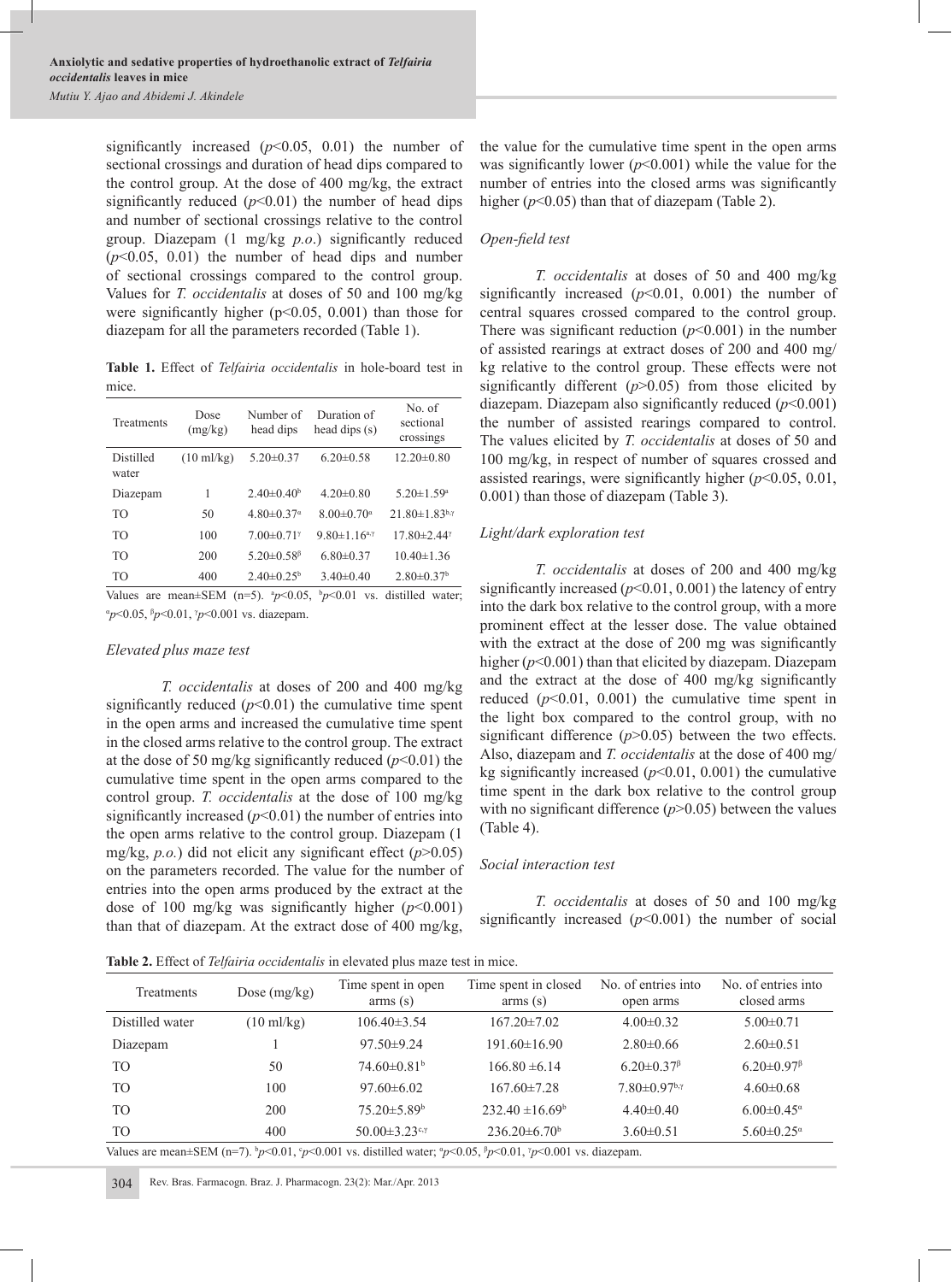| <b>Treatments</b> | Dose $(mg/kg)$       | No. of squares<br>crossed     | No. of central<br>squares crossed | No. of rearings | No. of assisted<br>rearings     |
|-------------------|----------------------|-------------------------------|-----------------------------------|-----------------|---------------------------------|
| Distilled water   | $(10 \text{ mL/kg})$ | $67.80\pm9.90$                | $2.80\pm0.58$                     | $1.00 \pm 0.00$ | $23.00 \pm 1.18$                |
| Diazepam          |                      | $51.40\pm 6.06$               | $6.00 \pm 0.71$                   | $0.80 \pm 0.20$ | $5.60 \pm 0.87$ °               |
| T <sub>O</sub>    | 50                   | $87.20 \pm 4.72$ <sup>a</sup> | $7.60 \pm 1.08$ <sup>b</sup>      | $1.20 \pm 0.20$ | $17.20 \pm 2.40^{\circ}$        |
| T <sub>O</sub>    | 100                  | $81.40\pm9.07$                | $6.40 \pm 1.25$                   | $1.40 \pm 0.25$ | $23.20 \pm 2.87$                |
| T <sub>O</sub>    | 200                  | $66.20\pm9.83$                | $5.80\pm0.86$                     | $0.80 \pm 0.20$ | $10.00 \pm 1.76$ °              |
| T <sub>O</sub>    | 400                  | $58.20 \pm 7.88$              | $9.80 \pm 0.58$ <sup>c</sup>      | $0.80 \pm 0.37$ | 9.60 $\pm$ 1.54 $\rm{^{\circ}}$ |

**Table 3.** Effect of *Telfairia occidentalis* in open-field test in mice.

Values are mean $\pm$ SEM (n=7).  $\frac{b}{2}$  /> 0.001,  $\frac{c}{2}$  /> 0.001 vs. distilled water;  $\frac{a}{2}$ //0.05,  $\frac{b}{2}$ //0.001,  $\frac{y}{2}$ //0.001 vs. diazepam.

**Table 4.** Effect of *Telfairia occidentalis* in light/dark exploration test in mice.

| Treatments      | Dose $(mg/kg)$       | Latency of entry into dark<br>box(s) | Time spent in light box (s)   | Time spent in dark box (s) |
|-----------------|----------------------|--------------------------------------|-------------------------------|----------------------------|
| Distilled water | $(10 \text{ ml/kg})$ | $11.40 \pm 1.81$                     | $101.20 \pm 6.35$             | 180.20±4.84                |
| Diazepam        |                      | $18.20 \pm 2.25$                     | $57.20 \pm 6.38$ <sup>b</sup> | $226.40\pm8.73^b$          |
| T <sub>O</sub>  | 50                   | 15.80±1.72                           | $109.80\pm8.16^{\circ}$       | $176.80\pm8.18^{\circ}$    |
| T <sub>O</sub>  | 100                  | $9.80 \pm 2.31$                      | $105.80 \pm 12.75^{\beta}$    | $184.20 \pm 10.89^{\circ}$ |
| T <sub>O</sub>  | 200                  | 43.60 $\pm$ 4.74 $\cdot$             | $69.20 \pm 4.76$              | $192.00\pm4.59^{\circ}$    |
| T <sub>O</sub>  | 400                  | $29.80\pm4.19^b$                     | $38.60 \pm 6.35$ <sup>c</sup> | $244.80 \pm 6.22$          |

Values are mean $\pm$ SEM (n=7).  $\frac{b}{2}$  (0.01,  $\frac{c}{2}$  /0.001 vs. distilled water;  $\frac{a}{2}$  /0.05,  $\frac{b}{2}$  /0.01,  $\frac{b}{2}$  /0.001 vs. diazepam.

**Table 5.** Effect of *Telfairia occidentalis* in social interaction test in mice.

| Treatments      | Dose $(mg/kg)$       | No. of social interactions                        |
|-----------------|----------------------|---------------------------------------------------|
| Distilled Water | $(10 \text{ mL/kg})$ | $14.40\pm0.87$                                    |
| Diazepam        |                      | $11.80 \pm 0.80$                                  |
| TO <sub>1</sub> | 50                   | $25.40 \pm 0.93$ <sup>c,γ</sup>                   |
| TO <sub>1</sub> | 100                  | $24.40 \pm 2.16$ <sup>c,<math>\gamma</math></sup> |
| TO <sub>1</sub> | 200                  | $14.20 \pm 1.07$                                  |
| TO              | 400                  | $4.20 \pm 0.80$ <sup>c,<math>\beta</math></sup>   |

Values are mean $\pm$ SEM (n=5 pairs).  $\gamma$  < 0.001 vs. distilled water;  $\beta$ *p* < 0.01, γ *p*<0.001 vs. diazepam.

interactions compared to the control group, with values being significantly higher (*p*<0.001) than that elicited by diazepam. There was no significant difference (*p*>0.05) between the effects of the extract at doses of 50 and 100 mg/ kg. *T. occidentalis* at the dose of 400 mg/kg significantly reduced the number of social interactions compared to control ( $p<0.001$ ) and diazepam ( $p<0.01$ ; Table 5).

#### **Discussion**

Expression of an anxiolytic state in animals manifest as an increase in head dipping behaviour in the hole-board test. File & Wardill (1975) reported that suppression of exploratory behaviour is an indication of CNS depressant activity. In this study, *Telfairia occidentalis*  Hook. f., Cucurbitaceae, at doses of 50 and 100 mg/kg

significantly increased the duration of head dips (58.06%) and number of sectional crossings (78.69%). This suggests anxiolytic activity associated with increase in locomotion. However, at the dose of 400 mg/kg, the extract elicited a sedative effect based on reduction in the number of head dips (53.85%) and number of sectional crossings (77.05%). Diazepam at the dose used in this study (1 mg/ kg) demonstrated sedative rather than anxiolytic activity as it significantly reduced the number of head dips (53.85%) and sectional crossings (57.38%).

Anxiolytic compounds reduce the natural animal aversion to the open arms and promote the exploration thereof in the elevated-plus maze test. On the other hand, the forced or voluntary passages of the animal into the closed arms of the EPM are associated with hormonal and behavioral changes indicative of increased anxiety (Hogg, 1996; Santos et al., 2012). Montgomery (1955) reported that rodents consistently spend greater time in the closed arms when placed in mazes comprising of open and closed arms. Avoidance of the open arm portrays a manifestation of fear and anxiety. Based on these assertions, the elevated plus maze test is a reliable means of identifying selective anxiolytic effect of drugs. Handley & Mithani (1984) further demonstrated that rodents avoid the open arms while also reporting that open arm avoidance is reduced by diazepam (anxiolytic agent). *T. occidentalis* at the dose of 100 mg/kg increased the number of entries into the open arms (90%) without any significant effect on cumulative time spent in the open and closed arms and in the central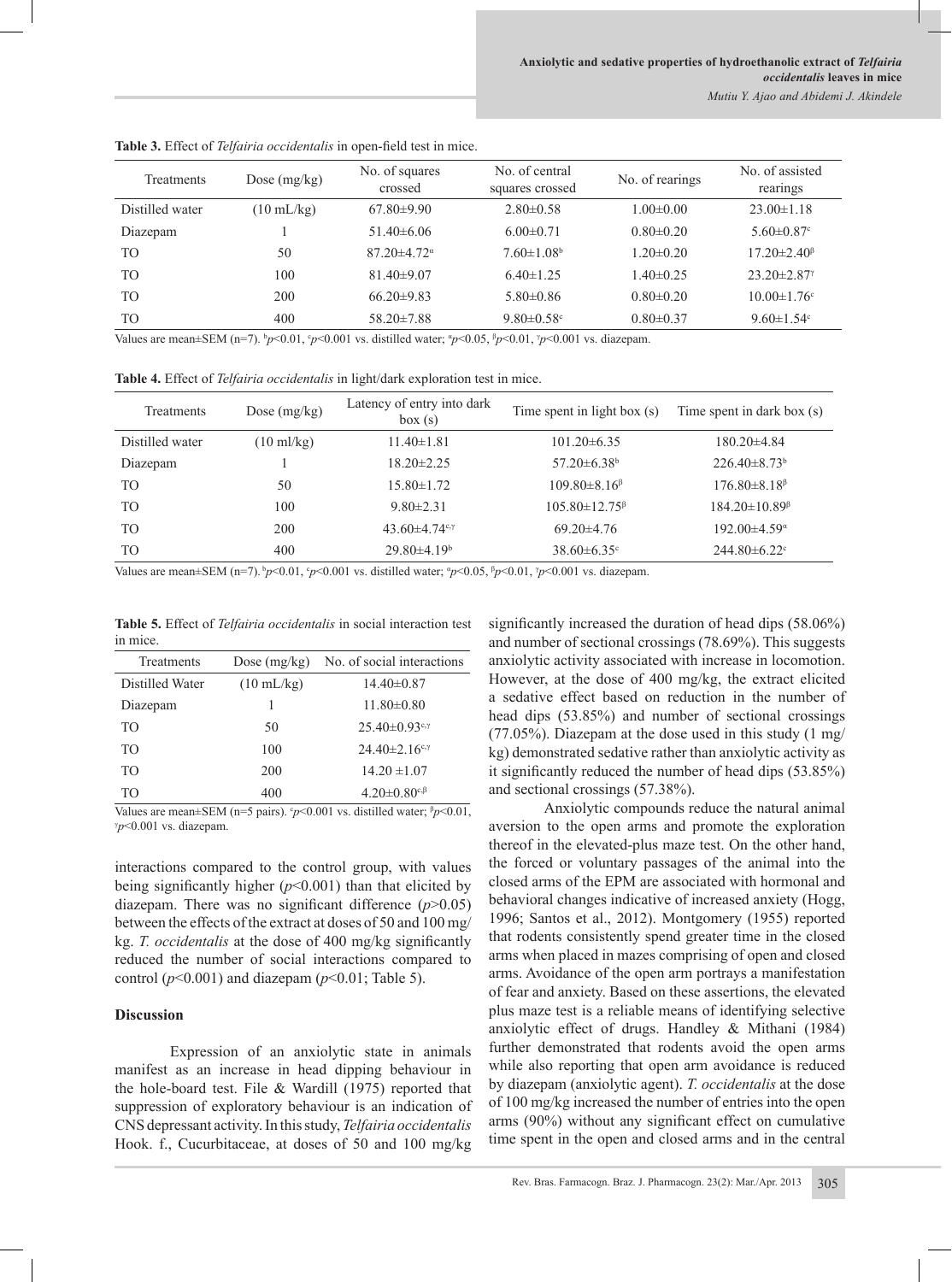square, which is an indication of anxiolytic effect. The extract at doses of 200 and 400 mg/kg reduced the time spent in the open arms (29.32 and 53.01% respectively) with a corresponding increase in the time spent in the closed arms (39 and 41.27% respectively), suggesting sedative activity. Diazepam at the dose of 1 mg/kg used in this study did not elicit any effect on the parameters recorded in this model.

The open field test is utilized to evaluate the emotional state of animals. Thus, animals removed from their acclimatized cage and placed in a novel environment express anxiety and fear by showing alteration in all or some parameters, such as decreases in ambulation and exploration, immobilization or ''freezing'', reduction in normal rearing and in grooming behavior, and increased micturition and defecation due to augmented autonomic activity (Novas et al., 1988). *T. occidentalis* at the dose of 50 mg/kg produced anxiolytic effect due to the significant increase (63.16%) in the number of central squares crossed. The effect of the extract at higher doses of 200 and 400 mg/kg in significantly reducing the number of assisted rearings (56.52%, 58.26% respectively) is indicative of sedative activity. The activity of diazepam at the dose of 1 mg/kg suggests sedative effect based on reduction in the number of assisted rearings (75.65%).

The light-dark test is useful to predict the anxiolytic-like activity of drugs. Transitions have been reported to be an index of activity exploration because of habituation overtime and the time spent in each compartment to be a reflection of aversion (Belzung et al., 1987). The percent of time spent in the lit compartment is an index of the anxiety-related behaviour. Anxiety is considered to be high if the percent of time spent in the lit compartment is low. *T. occidentalis* at the dose of 200 mg/kg significantly increased the latency of entry into the dark box (282.46%) without affecting the duration of time spent in the light and dark sections. At the dose of 400 mg/kg, the extract also significantly increased the latency of entry into the dark box (161.40%) but significantly reduced the time spent in the light section (61.86%) and correspondingly increased the time spent in the dark box (35.85%). The extract thus showed a tendency for sedative activity at doses of 200 and 400 mg/kg. Consistent with the results obtained in the other models in this study, diazepam at the dose of 1 mg/kg significantly reduced the cumulative time spent in the light section (43.48%) while significantly increasing the time spent in the dark section (25.64%), indicating sedative effect.

The social interaction test was developed as the first animal test of anxiety that endeavoured to use ethologically relevant sources of anxiety, and to use a natural form of behaviour as the dependent measure and the dependent variable is the time spent by pairs of male rats in social interaction e.g. sniffing, following or grooming the partner (File & Seth, 2003). An increase in

social interaction, without a concomitant increase in motor activity, is indicative of an anxiolytic effect, whereas a specific decrease in social interaction indicates an anxiogenic effect (File & Seth, 2003). At doses of 50 and 100 mg/kg, the extract elicited anxiolytic activity based on significant increase in the number of social interactions (76.39, 69.44% respectively). However, at the highest dose of 400 mg/kg, the reverse was the case (70.83% reduction) indicating sedative effect.

The results obtained in this study showed that the hydroethanolic leaf extract *T. occidentalis* largely demonstrated anxiolytic activity at lower doses of 50 and 100 mg/kg, and sedative property at higher doses of 200 and 400 mg/kg. According to Treit (1984), anxiolytics possess a biphasic profile, showing a facilitation of exploratory behaviour at low doses and an inhibition at high doses. Rodgers et al. (1997) reported that higher doses of chlordiazepoxide and diazepam (benzodiazepines) increase immobility scores. According to Santos et al. (2012), it is well known that benzodiazepines act as anxiolytics (at low doses), anticonvulsants, and also produce sedation and a myorelaxant effect at higher doses. Diazepam at the dose of 1 mg/kg used in this study principally manifested sedative activity.

The hydroethanolic leaf extract *T. occidentalis*  was found in this study to contain oils, saponins, phlobatannins and tannins. The leaf of the plant has been reported to be rich in minerals, including iron, potassium, sodium, phosphorus, calcium and magnesium; vitamins like thiamine, riboflavin, nicotinamide and ascorbic acid; antioxidants and phytochemicals such as phenols (Kayode & Kayode, 2011). Iwu (1983) also reported that the leaves contain essential oils and vitamins while the root contains cucubitacine, sesquiterpene, and lactones. The plant has also been reported to be very rich in amino acids, including alanine, aspartate, glycine, glutamine, histidine, lysine, methionine, tryptophan, cystine, leucine, arginine, serine, threonine, phenylalanine, valine, tyrosine, and isoleucine (Tindall, 1968; Fasuyi, 2006). Phenolic compounds include phenylpropanoids, coumarins, benzoic acid derivatives, flavonoids, stilbenes, and tannins, and in terms of CNS function, a wide range of these compounds interact directly with neurotransmitter systems (Kennedy & Wightman, 2011). A diverse range of individual and combined flavonoids that occur in traditional medicinal extracts exert sedative/anxiolytic effects via direct binding to GABAA receptors (Dhawan et al., 2004; Ren et al., 2010), cognitive enhancement via antagonistic GABAA receptor binding and resultant cholinergic upregulation (Kim et al., 2007), and antidepressant effects via monoamine oxidase inhibition and resultant increases in levels of 5-HT, DA, and noradrenaline in select brain areas (Xu et al., 2010). Essential oils from various plants have been reported to possess anxiolytic and sedative activities (Emamghoreishi & Heidari-Hamedani, 2006; Landaverde et al., 2009;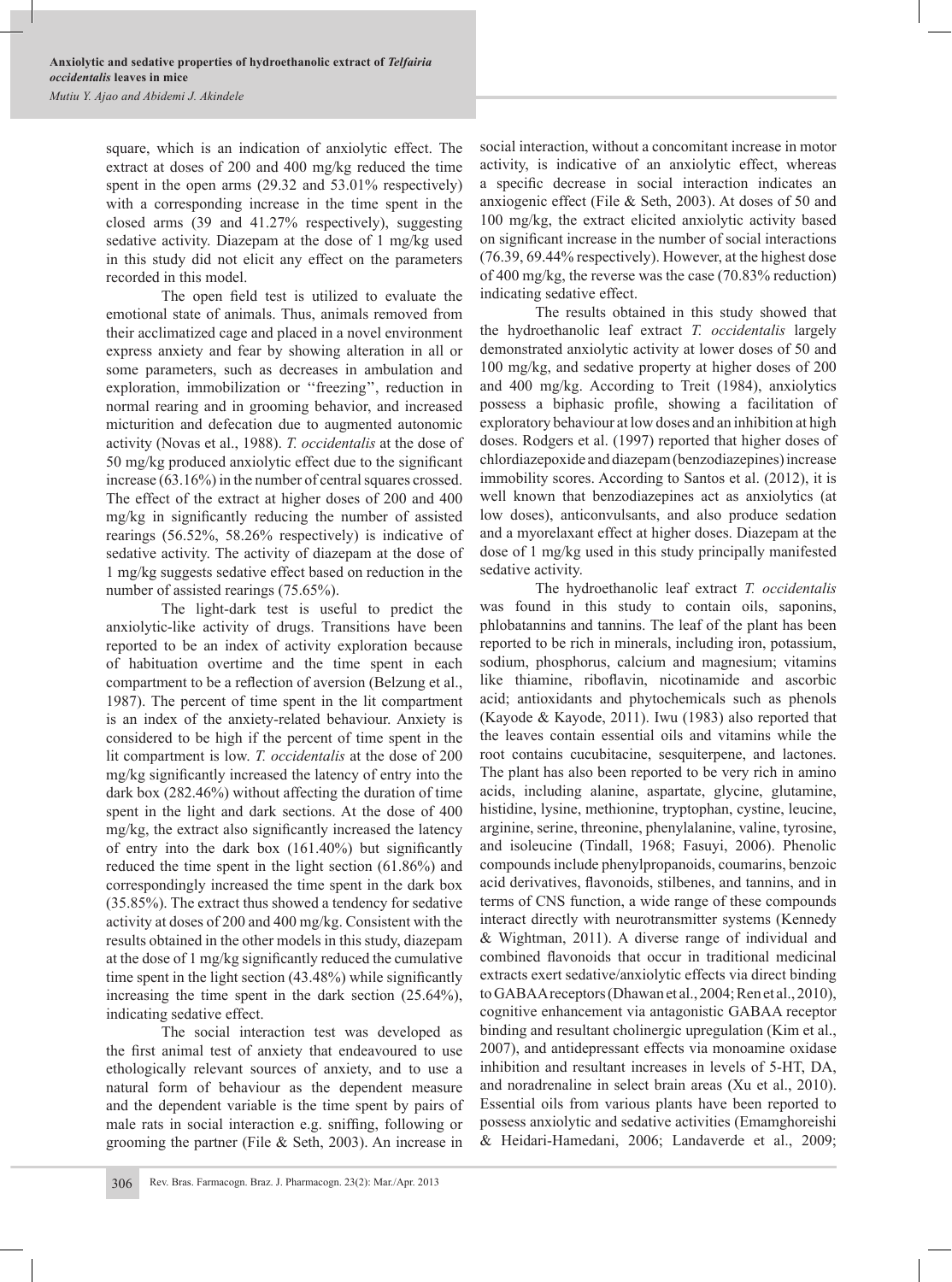Hajhashemi, 2010). Glutamate, aspartate, cysteine, and homocysteine are examples of excitatory amino acids which activate post-synaptic cells while GABA, glycine, alanine and taurine are examples of inhibitory amino acids which depress the activity of post-synaptic cells (D'haenen et al., 2002; Lemke & Williams, 2007). The anxiolytic and sedative activity of *T. occidentalis* observed in this study may also be due to the presence of one or a combination of amino acids reported to be present in the plant (Tindall, 1968; Fasuyi, 2006). For example, according to animal studies, taurine produces anxiolytic effect and may act as a modulator or antianxiety agent in the central nervous system by activating the glycine receptor (Chen et al., 2004; Kong et al., 2006; Zhang & Kim, 2007).

Considering the results obtained in the acute toxicity test, the hydroethanolic leaf extract of *T. occidentalis* is relatively safe when administered orally. Administered up to 10 g/kg, the extract did not produce any mortality and visible signs of delayed toxicity. It can therefore be classified as relatively non-toxic based on the assertion of Hayes (1989) that no dose-related toxicity should be considered above 5 g/kg body weight, a dose lower than the 10 g/kg administered orally in the acute toxicity study. The LD50 of the extract when administered intraperitoneally was estimated to be 3162.28 mg/kg.

#### **Conclusion**

The results obtained in this study suggest that the hydroethanolic leaf extract of *Telfairia occidentalis* possesses anxiolytic property at lower doses of 50 and 100 mg/kg, and sedative activity at higher doses of 200 and 400 mg/kg. The extract was found to be relatively non-toxic in mice; hence it is possibly safe for human consumption. Further research work to carry out bioactivity guided fractionation of the plant extract is ongoing with a view to isolate, identify and characterize the specific phytomolecules responsible for the observed biological activity and determine the precise mechanism(s) of action involved.

#### **Authors contributions**

AJA designed and supervised the study, and wrote up the manuscript for publication. MYA collected and identified the plant, and carried out the study under the supervision of AJA. Both authors read the final manuscript and approved the submission.

#### **References**

Adaramoye OA, Achem J, Akintayo OO, Fafunso MA 2007. Hypolipidemic effect of *Telfairia occidentalis* (fluted pumpkin) in rats fed a cholesterol-rich diet. *J Med Food*  *10*: 330-336.

- Aderibigbe AO, Lawal BAS, Oluwagbemi JO 1999. The antihyperglycaemic effect of *Telfairia occidentalis* in mice. *African J Medicine Med Sci 28*: 171-175.
- Akindele AJ, Adeyemi OO 2010. Anxiolytic and sedative effects of *Byrsocarpus coccineus* Schum. and Thonn. (Connaraceae) extract. *Int J Appl Res Nat Prod 3*: 28-36.
- Akoroda MO 1990. Ethnobotany of *Telfairia occidentalis* (Cucurbitaceae) among Igbos of Nigeria. *Econ Bot 44*: 29-39.
- Anisman H, Matheson K 2005. Stress, depression, and anhedonia: caveats concerning animal models. *Neurosci Biobehav Rev 29*: 525-546.
- Badifu GIO, Ogunsina AO 1991. Chemical composition of kernels from some species of Cucurbitaceae grown in Nigeria. *Plant Food Hum Nutr 41*: 35-44.
- Belzung C, Griebel G 2001. Measuring normal and pathological anxiety-like behaviour in mice: a review. *Behav Brain Res 125*: 141-149.
- Bourin M, Hascoët M 2003. The mouse light/dark box test. *Eur J Pharmacol 463*: 55-65.
- Chen SW, Kong WX, Zhang YJ, Li YL, Mi XJ, Mu XS 2004. Possible anxiolytic effects of taurine in the mouse elevated plus-maze. *Life Sci 75*: 1503-1511.
- Committee for the Update of the Guide for the Care and Use of Laboratory Animals 2011. Guide for the Care and Use of Laboratory Animals (Eighth Edition). National Academy of Sciences, National Academies Press, Washington DC, USA.
- Cox AL 1994. *Ethnobotany and the Search for New Drugs*. John Wiley & Sons, New York, p. 25-41.
- D'haenen H, den Boer JA, Willner P 2002. *Biological Psychiatry.* John Wiley and Sons. p. 415.
- Dhawan K, Dhawan S, Sharma A 2004. *Passiflora*: a review update. *J Ethnopharmacol 94*: 1-23.
- Edeoga HO, Okwu DE, Mbaebie1 BO 2005. Phytochemical constituents of some Nigerian medicinal plants. *Afr J Biotechnol 4*: 685-688.
- Ehiagbonare JE 2008. Conservation studies on *Telfairia occidentalis* Hook .f. A. indigenous plant used in enthnomedicinal treatment of anemia in Nigeria. *Afr J Agric Res 3*: 74-77.
- Emamghoreishi M, Heidari-Hamedani G 2006. Sedative-hypnotic activity of extracts and essential oil of Coriander seeds. *Iran J Med Sci 31*: 22-27.
- Eseyin OA, Ebong P, Ekpo A, Igboasoiyi A, Oforah E 2007. Hypoglycemic effect of the seed extract of *Telfairia occidentalis* in rats. *Pak J Biol Sci 10*: 498-501.
- Facts and Comparisons Inc. 1990. *Drug facts and comparisons*, Lippincott, St. Louis, Mo. 3.
- Fasuyi AO 2006. Nutritional potentials of some tropical vegetable leaf meals: Chemical characterization and functional properties. *Afr J Biotechnol 5*: 49-53.
- File SE, Seth P 2003. A review of 25 years of the social interaction test. *Eur J Pharmacol 463*: 35-53.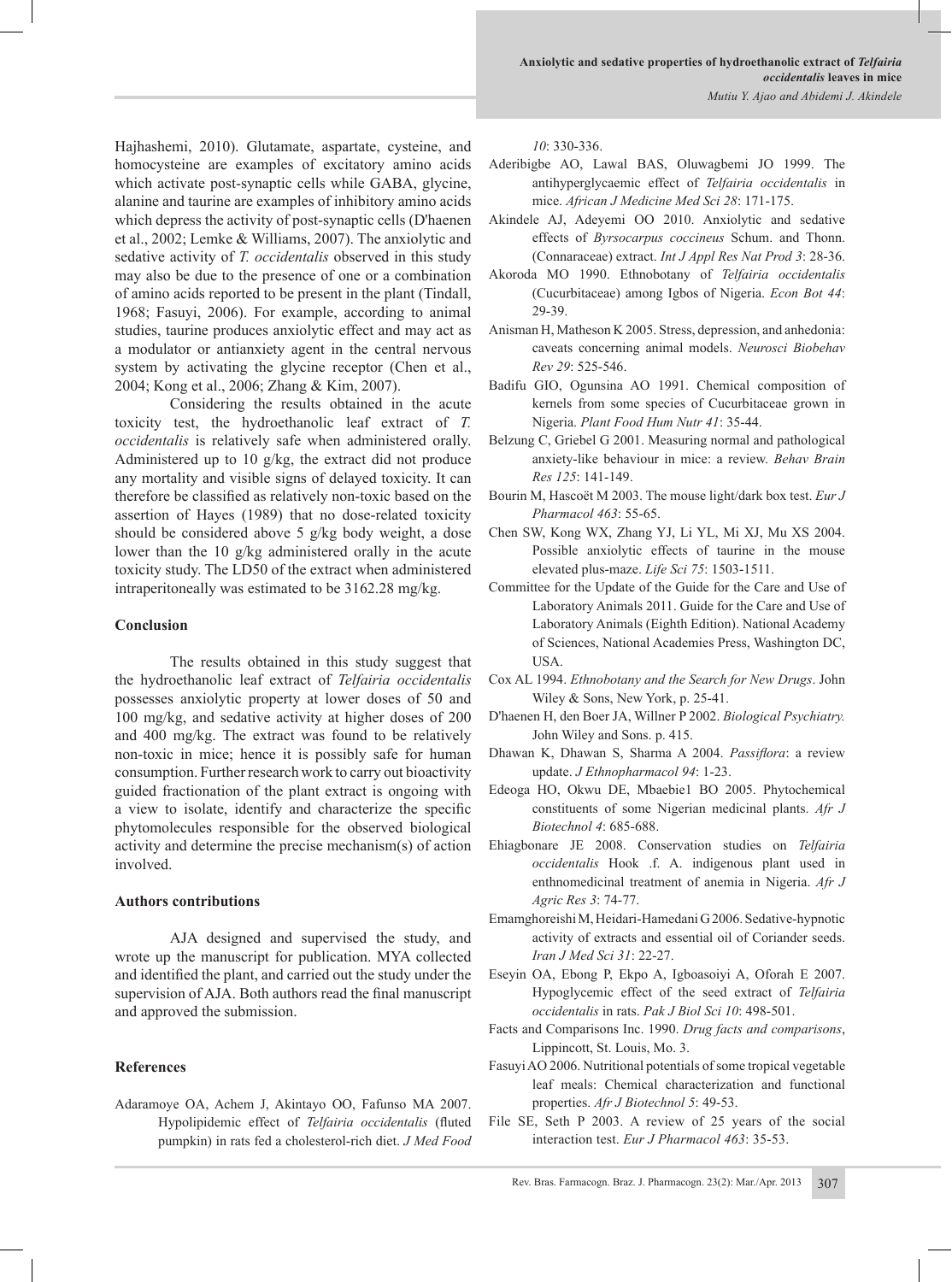- File SE, Wardill AG 1975. Validity of head dipping as a measure of exploration in a modified hole-board. *Psychopharmacologia 44*: 53-59.
- Gbile ZO 1986. Ethnobotany, Taxonomy and Conservation of Medicinal Plants. In: *The State of Medicinal Plants in Nigeria,* Sofowora A (Ed.). University of Ibadan Press, Ibadan, Nigeria.
- Gilman AG, Goodman LS, Rall TW, Murad F (Eds) 1991. Goodman and Gilman's The Pharmacological Basis of Therapeutics, 7th Ed, McMillan, Philadelphia, P.A.
- Gumede MV 1990. *Traditional Healers*. Skotaville, Braamfontein, South Africa.
- Hajhashemi V, Rabbani M, Ghanadi A, Davari E 2010. Evaluation of antianxiety and sedative effects of essential oil of *Ducrosia anethifolia* in mice. *Clinics 65*: 1037-1042.
- Handley SL, Mithani S 1984. Effects of alpha-adrenoceptor agonists and antagonists in a maze-exploration model of 'fear'-motivated behaviour. *Naunyn Schmiedebergs Arch Pharmacol 372*: 1-5.
- Hayes AW 1989. Guidelines for acute oral toxicity testings. In: *Principles and Methods of Toxicity*, 2nd Edn. Raven Press Ltd., New York. Table 4, pp. 185.
- Hogg S 1996. A review of the validity and variability of the elevated plus-maze as an animal model of anxiety. *Pharmacol Biochem Behav 54*: 21-30.
- Hutchinson J, Dalziel JM 1954. *Flora of Tropical West Africa*. 2nd Ed., Crown Agents, London.
- Iwu MW 1983. Traditional Igbo Medicine. Institute of African Studies University of Nigeria, Nsukka.
- Jeffrey C 1967. *Flora of Tropical East Africa.* Cucurbitaceae: p. 1-156.
- Kayode AAA, Kayode OT 2011. Some medicinal values of *Telfairia occidentalis*: A Review. *Am J Biochem Mol Biol 1*: 30-38.
- Kayode AAA, Kayode OT, Odetola AA 2010. *Telfairia occidentalis* ameliorates oxidative brain damage in malnourished rats. *Int J Biol Chem 4*: 10-18.
- Kennedy DO, Wightman EL 2011. Herbal extracts and phytochemicals: plant secondary metabolites and the enhancement of human brain function. *Adv Nutr 2*: 32- 50.
- Kim DH, Jeon SJ, Son KH, Jung JW, Lee S, Yoon BH, Lee J-J, Cho Y-W, Cheong JH, Ko KH, Ryu JH 2007. The ameliorating effect of oroxylin A on scopolamineinduced memory impairment in mice. *Neurobiol Learn Mem 87*: 536-546.
- Kong WX, Chen SW, Li YL, Zhang YJ, Wang R, Min L, Mi X 2006. Effects of taurine on rat behaviors in three anxiety models. *Pharmacol Biochem Behav 83*: 271-276.
- Landaverde NA, Juárez-Flores BI, Jiménez-Capdeville ME, Ortiz-Pérez MD 2009. Anxiolytic and sedative effects of essential oil from *Casimiroa pringlei* on Wistar rats. *J Med Plants Res 3*: 791-798.
- Lemke TL, Williams DA 2007. *Foye's Principles of Medicinal Chemistry.* Lippincott Williams & Wilkins. p. 446.
- Montgomery KC 1955. The relation between fear induced by novel stimulation and exploratory behavior. *J Comp Physiol Psychol 48*: 254-260.
- Moy SS, Nadler JJ, Perez A, Barbaro RP, Johns JM, Magnuson TR, Piven J, Crawley JN 2004. Sociability and preference for social novelty in five inbred strains: an approach to assess autistic-like behavior in mice. *Genes Brain Behav 3*: 287-302.
- Novas ML, Wolfman C, Medina JH, de Robertis E 1988. Proconvulsant and anxiogenic effects of *n*-butyl beta carboline-3-carboxylate, an endogenous benzodiazepine binding inhibitor from brain. *Pharmacol Biochem Behav 30*: 331-336.
- Nwanna EE, Oboh G 2007. Antioxidant and hepatoprotective properties of polyphenol extracts from *Telfairia occidentalis* (Fluted Pumpkin) leaves on acetaminophen induced liver damage. *Pak J Biol Sci 10*: 2682-2687.
- Oboh G, Nwanna EE, Elusiyan CA 2006. Antioxidant and antimicrobial properties of *Telfairia occidentalis* (Fluted Pumpkin) leaf extracts. *J Pharmacol Toxicol 1*: 167-175.
- Odoemena CS, Onyeneke EC 1998. Lipids of fluted pumpkin (*Telfairia occidentalis*) seeds. Proceedings of the 1st African Conference on Biochemistry of Lipids, (ACBL'98), Ambik Press, Benin City, Nigeria, p. 147- 151.
- Okokon JE, Ekpo AJ, Eseyin OA 2007. Antiplasmodial activity of ethanolic root extract of *Telfairia occidentalis. Res J Parasitol 2*: 94-98.
- Okoli BE, Mgbeogu CM 1983. Fluted pumkin, Telfairia occidentalis: West African vegetable crop. *Econ Bot 37*: 145-149.
- Oluwole FS, Falode AO, Ogundipe OO 2003. Anti-inflammatory effect of some common Nigerian vegetables. *Nig J Physiol Sci 18*: 35-38.
- Randhawa MA 2009. Calculation of LD50 values from the method of Miller and Tainter, 1944. *J Ayub Med Coll Abbottabad 21*: 184-185.
- Ren L, Wang F, Xu Z, Chan WM, Zhao C, Xue H 2010. GABAA receptor subtype selectivity underlying anxiolytic effect of 6-hydroxyflavone. *Biochem Pharmacol 79*: 1337- 1344.
- Rodgers RJ, Cao BJ, Dalvi A, Holmes A 1997. Animal models of anxiety: an ethological perspective. *Braz J Med Biol Res 30*: 289-304.
- Salman TM, Olayaki LA, Oyeyemi WA 2008. Aqueous extract of *Telfairia occidentalis* leaves reduces blood sugar and increases haematological and reproductive indices in male rats. *Afr J Biotechnol 7*: 2299-2303.
- Santos FJB, Lima SG, Cerqueira GS, Citó AML, Cavalcante AAC, Marques THC, Freitas RM 2012. Chemical composition and anxiolytic-like effects of the *Bauhinia platypetala. Rev Bras Farmacogn 22*: 507-516.
- Sofowora EA 1993. Medicinal Plants and Traditional Medicine in Africa. Spectrum Books Ltd., Ibadan, Nigeria, p. 191- 289.